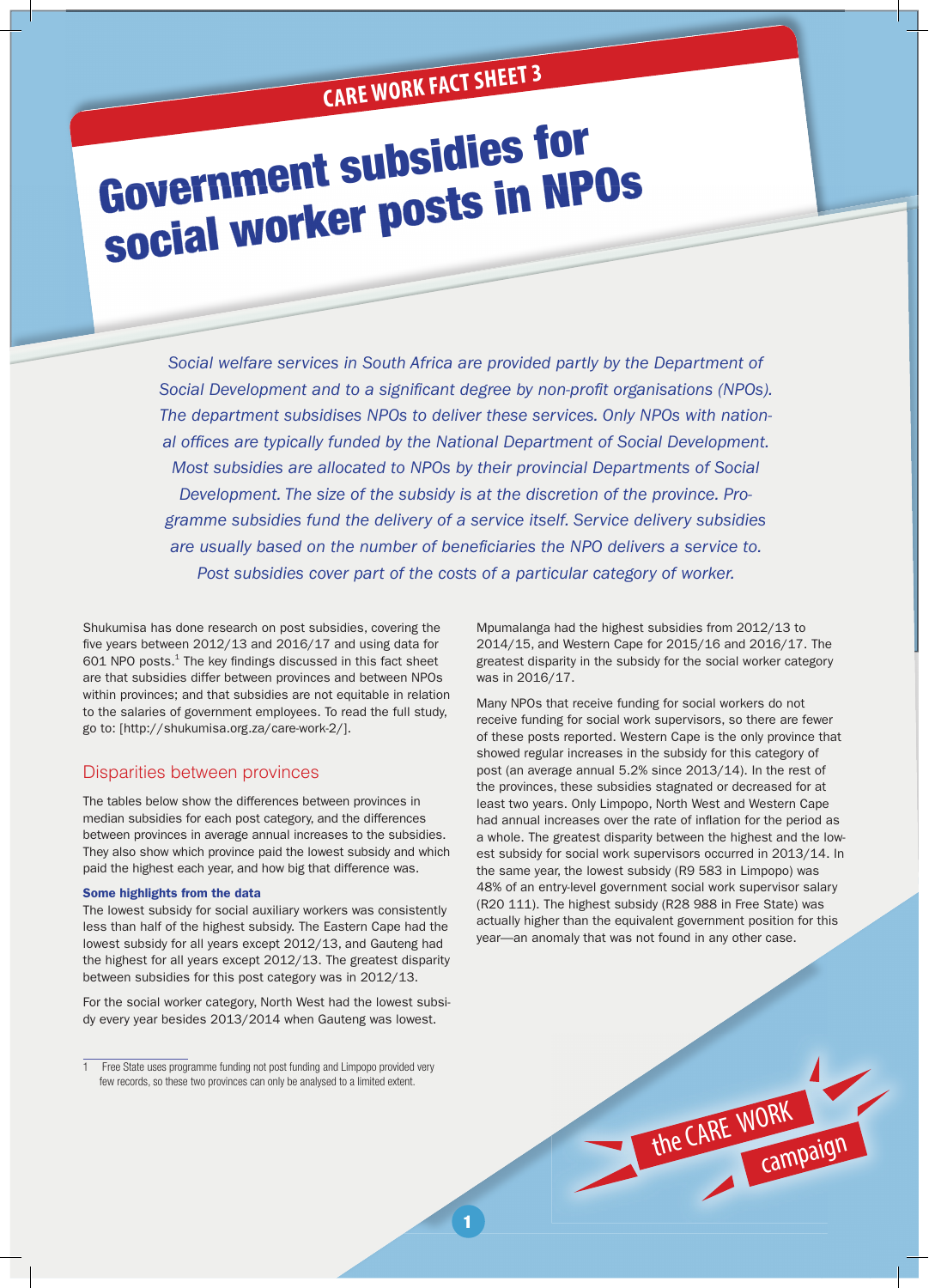# Average annual increase of median subsidies for social auxiliary workers by province

|                            |                    |                    |               |               | Average annual increase |              |              |
|----------------------------|--------------------|--------------------|---------------|---------------|-------------------------|--------------|--------------|
|                            | 2012/13            | 2013/14            | 2014/15       | 2015/16       | 2016/17                 | From 2012/13 | From 2013/14 |
| <b>EC</b>                  | R <sub>2</sub> 981 | <b>R2981</b>       | <b>R2 981</b> | <b>R2 981</b> | <b>R2 981</b>           | 0.0%         | 0.0%         |
| <b>FS</b>                  | <b>R2 237</b>      |                    | R4 677        | R4 677        |                         |              |              |
| <b>GT</b>                  | R6 897             | <b>R7 173</b>      | <b>R7 173</b> | <b>R7 603</b> | <b>R8 060</b>           | 4.0%         | 4.0%         |
| <b>KZN</b>                 | <b>R7 459</b>      | R <sub>5</sub> 403 | R5 560        | R5 727        | R5 894                  | $-5.7%$      | 2.9%         |
| <b>MPU</b>                 | R4 013             | R6 317             | R6 317        | R6 317        | R6 822                  | 14.2%        | 2.6%         |
| <b>NC</b>                  | R4 474             | R4 677             | R4 677        | R4 677        | R4 794                  | 1.7%         | 0.8%         |
| <b>NW</b>                  | R4 875             | R6 250             | R3 500        | R3 375        | R3 375                  | $-8.8%$      | $-18.6%$     |
| <b>WC</b>                  | R5 055             | R5 054             | R5 680        | R6 020        | R6 200                  | 5.2%         | 7.1%         |
| Minimum as % of<br>maximum | 30%                | 42%                | 42%           | 39%           | 37%                     |              |              |

# Average annual increase of median subsidies for social workers by province

|                            |                     |                     |                     |                     |                     | <b>Average annual increase</b> |              |  |
|----------------------------|---------------------|---------------------|---------------------|---------------------|---------------------|--------------------------------|--------------|--|
|                            | 2012/13             | 2013/14             | 2014/15             | 2015/16             | 2016/17             | From 2012/13                   | From 2013/14 |  |
| <b>EC</b>                  | R6 625              | R <sub>10</sub> 678 | R <sub>10</sub> 678 | R <sub>10</sub> 678 | R <sub>10</sub> 678 | 12.7%                          | 0.0%         |  |
| <b>FS</b>                  | R9 091              |                     | R8 889              | R8 889              |                     |                                |              |  |
| <b>GT</b>                  | R8 524              | <b>R8 524</b>       | R8 865              | R9 397              | R9 961              | 4.0%                           | 5.3%         |  |
| <b>KZN</b>                 | R <sub>10</sub> 489 | R11 118             | R11 118             | R <sub>11</sub> 785 | R <sub>11</sub> 785 | 3.0%                           | 2.0%         |  |
| <b>MPU</b>                 | <b>R10 670</b>      | <b>R11500</b>       | <b>R11500</b>       | R11 500             | R11 902             | 2.8%                           | 1.2%         |  |
| <b>NC</b>                  | R9 091              | R8889               | R8 889              | R8 889              | R9 111              | 0.1%                           | 0.8%         |  |
| <b>NW</b>                  | <b>R5 208</b>       | R <sub>10</sub> 830 | <b>R8 660</b>       | <b>R5415</b>        | <b>R5415</b>        | 1.0%                           | $-20.6%$     |  |
| <b>WC</b>                  | R8 864              | R9 396              | R9 960              | <b>R13 943</b>      | <b>R14 362</b>      | 12.8%                          | 15.2%        |  |
| Minimum as % of<br>maximum | 49%                 | 74%                 | 75%                 | 39%                 | 38%                 |                                |              |  |

# Average annual increase in median subsidies for social work supervisors by province

|                            |                     |                                 |                     |                     | <b>Average annual increase</b> |              |              |
|----------------------------|---------------------|---------------------------------|---------------------|---------------------|--------------------------------|--------------|--------------|
|                            | 2012/13             | 2013/14                         | 2014/15             | 2015/16             | 2016/17                        | From 2012/13 | From 2013/14 |
| <b>EC</b>                  | <b>R9 385</b>       | R <sub>16</sub> 079             | R <sub>16</sub> 079 | R <sub>16</sub> 079 | R <sub>16</sub> 079            | 14.4%        | 0.0%         |
| <b>FS</b>                  | <b>R17722</b>       | <b>R28 988</b>                  | <b>R20 156</b>      | R <sub>18</sub> 842 | <b>R31061</b>                  | 15.1%        | 2.3%         |
| GT                         |                     | R11880                          | R11880              | R11880              | R13 348                        |              | 4.0%         |
| <b>KZN</b>                 | R <sub>13</sub> 298 | R <sub>15</sub> 751             | R <sub>14</sub> 230 | R <sub>15</sub> 084 | R <sub>15</sub> 084            | 3.2%         | $-1.4\%$     |
| LIM                        |                     | <b>R9583</b>                    | <b>R10 919</b>      | <b>R10 919</b>      | R <sub>12</sub> 063            |              | 8.0%         |
| <b>MPU</b>                 |                     | R <sub>20</sub> 056             | R <sub>20</sub> 056 | R <sub>20</sub> 056 | R21 661                        |              | 2.6%         |
| <b>NC</b>                  | R11 324             | R11 324                         | R11 324             | R11 324             | <b>R11 297</b>                 | $-0.1%$      | $-0.1%$      |
| <b>NW</b>                  |                     | R <sub>10</sub> 744             | R <sub>15</sub> 083 | R <sub>15</sub> 083 | R <sub>15</sub> 083            |              | 12.0%        |
| <b>WC</b>                  | R <sub>14</sub> 073 | R <sub>14</sub> 2 <sub>12</sub> | R <sub>15</sub> 064 | <b>R21 090</b>      | R21 723                        | 11.5%        | 15.2%        |
| Minimum as % of<br>maximum | 53%                 | 33%                             | 54%                 | 52%                 | 36%                            |              |              |

# Disparities within provinces

The disparities in the subsidies within provinces can be illustrated by the examples below.

# Lowest and highest subsidies for social auxiliary workers within some provinces

|            | 2016/17 lowest subsidy | 2016/17 highest subsidy | Lowest as % of highest |
|------------|------------------------|-------------------------|------------------------|
| <b>GT</b>  | R8 060                 | R9 961                  | 81%                    |
| <b>MPU</b> | R4 230                 | R6 822                  | 62%                    |
| <b>NW</b>  | R <sub>2</sub> 000     | R6 144                  | 33%                    |

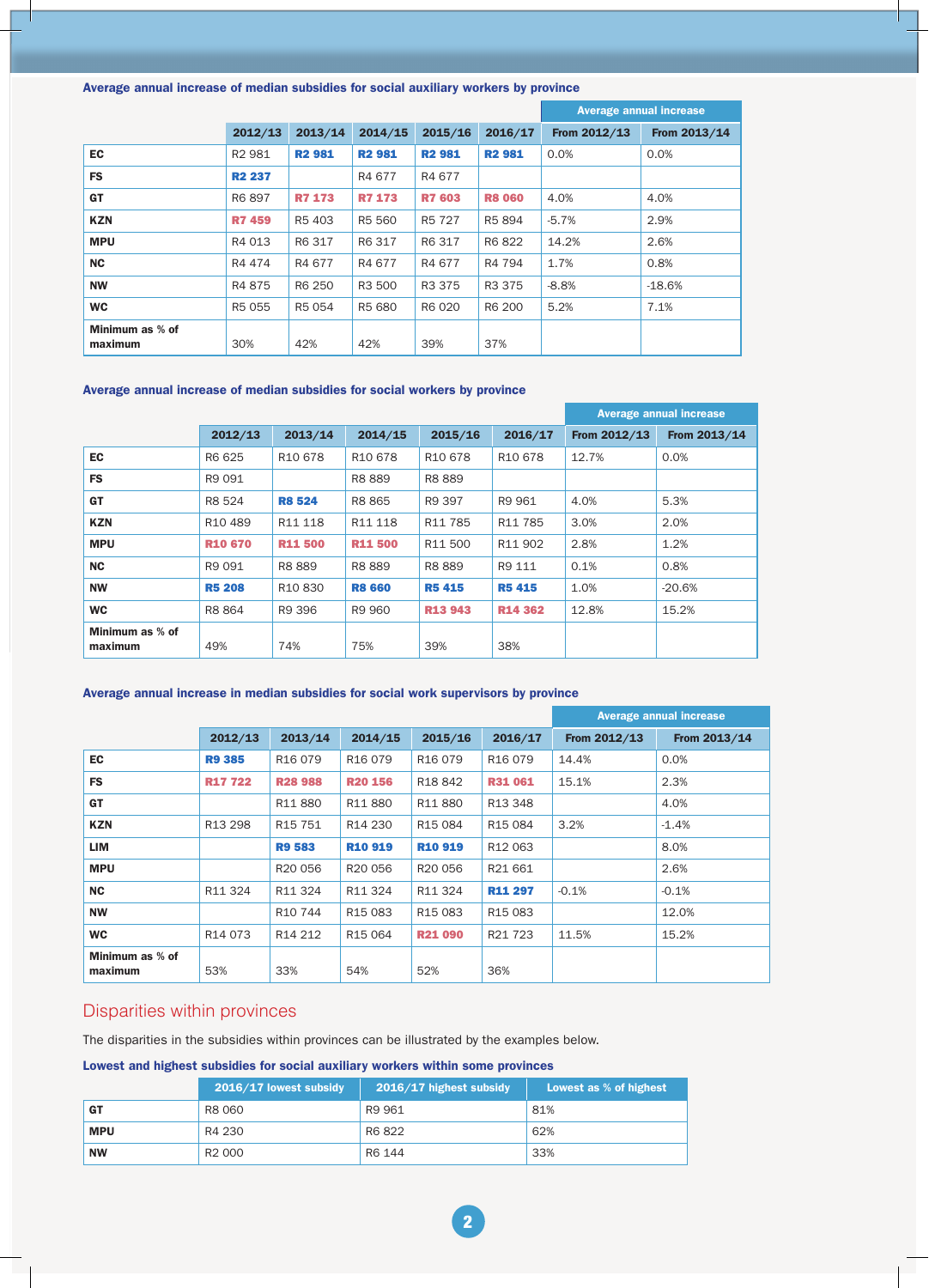#### Lowest and highest subsidies for social workers within some provinces

|            | 2016/17 lowest subsidy | 2016/17 highest subsidy | Lowest as % of highest |
|------------|------------------------|-------------------------|------------------------|
| <b>MPU</b> | R9 056                 | R14 135                 | 64%                    |
| <b>GT</b>  | R6 225                 | R9 961                  | 62%                    |
| <b>KZN</b> | R5 892                 | R <sub>11</sub> 785     | 50%                    |

#### Lowest and highest subsidies for social work supervisors within some provinces

|            | 2016/17 lowest subsidy | $\vert$ 2016/17 highest subsidy | Lowest as % of highest |
|------------|------------------------|---------------------------------|------------------------|
| <b>KZN</b> | R14 230                | R <sub>15</sub> 085             | 94%                    |
| <b>MPU</b> | R17812                 | R21 661                         | 82%                    |

# Disparities between government salaries and NPO subsidies

The salaries for government employees are set nationally. They are standardised across all provinces, and are increased each year by inflation or more. There have been consistent disparities between government social worker salaries and NPO post subsidies between 2012/13 and 2016/17, and the gap has been increasing.

#### NPO subsidies as percentages of government social worker salaries by post category

|                                | $2012/13$ entry-level<br>government social<br>worker salary | Subsidy as % of<br>government social<br>worker salarv | $2016/17$ entry<br>level government<br>social worker<br>salarv | Subsidy as % of<br>government social<br>worker salary |
|--------------------------------|-------------------------------------------------------------|-------------------------------------------------------|----------------------------------------------------------------|-------------------------------------------------------|
| <b>Social Auxiliary worker</b> | R7 685                                                      | 86%                                                   | R <sub>10</sub> 130                                            | 61%                                                   |
| Social worker                  | R <sub>13</sub> 356                                         | 70%                                                   | R <sub>17</sub> 605                                            | 65%                                                   |
| Social work supervisor         | R <sub>20</sub> 111                                         | 66%                                                   | R <sub>26</sub> 509                                            | 57%                                                   |

When provincial variations in subsidy amounts are taken into account, the proportions are as follows for the lowest and higher provincial subsidies.

#### Lowest and highest NPO subsidies in 2016/17 as percentages of government salaries, by post category

|                                | Entry-level govern-<br>ment salary | 2016/17 lowest<br>NPO subsidy | Subsidy as % of<br>government salary | 2016/17 highest<br>NPO subsidy | Subsidy as % of<br>government salary |
|--------------------------------|------------------------------------|-------------------------------|--------------------------------------|--------------------------------|--------------------------------------|
| <b>Social Auxiliary worker</b> | R10 130                            | EC R2 981                     | 29%                                  | GT R8 060                      | 80%                                  |
| Social worker                  | R17 605                            | NW R5 415                     | 31%                                  | WC R14 362                     | 82%                                  |

#### NPO subsidies do not recognize experience and skill

In government, job-grading systems recognize many different levels of experience and skill and government employees are paid accordingly. This is not the case for NPO subsidies where only one rate is paid, regardless of people's experience and skill. This means that a social worker, for example, can have been working for 10 years or 6 months, and the NPO will still get the same subsidy for the post. This makes it very difficult for NPOs to attract social workers and to give salary increases that reward experience and skill in the way that the Department of Social Development can.

#### NPO subsidies have not kept pace with inflation

While subsidies for all categories of social worker posts in NPOs have been increased between 2012/13 and 2016/17, in most provinces they have not kept pace with inflation. NPO social workers earn significantly less than government workers, who have consistently received salary increases above the inflation rate. Western Cape is the only province that recorded consistent subsidy increases each year, and it recorded the highest average annual increase, at 12.8%. Gauteng NPOs recorded increases in subsidies in four of the five years under review. Eastern Cape, Free State and North West NPOs recorded very few increases to their subsidies. Northern Cape NPOs recorded the lowest average annual increases at 0.1%.

### Other inequities between government social workers and those in NPOS

Government social workers are covered by an occupation-specific dispensation, which provides for higher salary rates than for other government employees at similar levels. The intention is to attract and retain skilled professional staff in the occupation.

Government salary scales are calculated as total cost of employment, which includes a basic salary plus government contributions to benefits, including medical aid, a pension, housing allowances, and a thirteenth cheque.